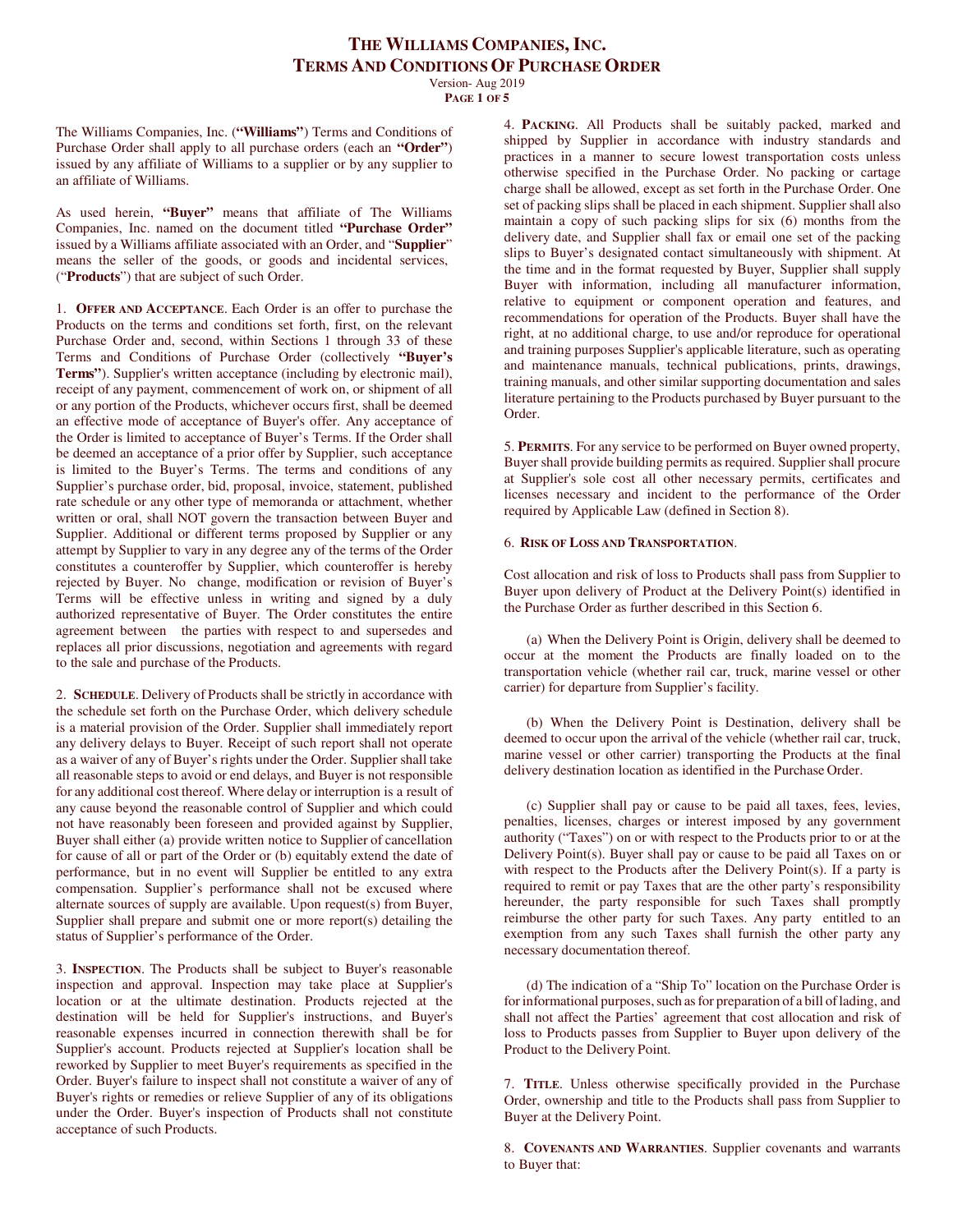Version- Aug 2019 **PAGE 2 OF 5**

(a) Supplier is, and shall remain, familiar with applicable laws, regulations, rules, ordinances, codes, orders and decrees of any governmental authority ("**Applicable Law**") affecting the Order or the Products, and shall comply and cause all its employees, agents, subcontractors and other representatives to comply with Applicable Law and with any and all applicable Buyer policies that are identified in Buyer's Terms;

(b) The Products (i) shall conform to Supplier's affirmations of fact and promises, to the descriptions, samples and models furnished by Supplier, to industry standards and practices for similar Products and to all Buyer specifications, (ii) are new and of good material and workmanship and free from defects in design, (iii) are and will remain free from defects in material, workmanship and design for the earlier of twenty-four (24) months from the date of delivery for the defective Product to Buyer or twelve (12) months from date the defective Product was placed into operation by Buyer, (iv) are fit for any ordinary or known particular purpose, and (v) are manufactured, procured and produced in compliance with Applicable Law; and

(c) Supplier has and shall transfer good title to the Products to Buyer free and clear of any liens, adverse claims or other encumbrances.

The covenants and warranties made by Supplier hereunder are in addition to, and shall not be construed as restricting or limiting any warranties of Supplier, expressed or implied, which are otherwise provided by law. **BUYER IS ENTITLED TO ALL REMEDIES UNDER LAW, WITHOUT LIMITATION AS TO SCOPE OR TIME, FOR BREACH OF THE ABOVE WARRANTIES**.

9. **INTELLECTUAL PROPERTY**. If during the performance of the Order, Supplier develops new inventions, discoveries, improvements, copyrightable works, or creations (collectively "**Intellectual Property**"), Supplier agrees to fully and promptly disclose such Intellectual Property to Buyer. Buyer and Supplier agree to discuss the possibility of transferring ownership of such Intellectual Property from Supplier to Buyer. If the parties agree that an assignment of the Intellectual Property is mutually beneficial, the parties will negotiate in good faith to enter into a separate agreement that will affect the transfer of ownership of the Intellectual Property from Supplier to Buyer on mutually agreeable terms. If the parties elect to forego the assignment of Intellectual Property from Supplier to Buyer or cannot agree on the terms of an Intellectual Property assignment, Supplier agrees to grant and hereby grants to Buyer a perpetual, royalty-free, fully-paid, worldwide license under the Intellectual Property as necessary to use and fully enjoy the Products. Such a license to the Intellectual Property shall be freely transferable by Buyer in connection with a transfer of the Products. Supplier agrees to execute any and all documents necessary to evidence the license of Intellectual Property to Buyer.

10. **INVOICING**. Supplier shall submit its invoice(s) according to the schedule set forth in the Purchase Order. If the Purchase Order is silent about the timing for invoices, Supplier shall submit an invoice to Buyer for the Products not later than 30 days from the delivery date of such Products, and if Products are delivered in multiple shipments, Supplier shall submit multiple invoices corresponding with Products delivered on such multiple delivery dates. Unless provided otherwise in the Purchase Order, Supplier waives is right to payment for any amounts not invoiced within 120 days following final delivery of Products under the Order. All of Supplier's invoices shall be directed to the address specified on the Purchase Order, reference the Order's number and be accompanied by documentation supporting all amounts invoiced. Except for invoice amounts to which Buyer has objected, Buyer shall pay Supplier by check or wire

transfer within thirty (30) days following Buyer's receipt of Supplier's invoice. If Buyer has any objections to all or any portion of an invoice, Buyer shall notify Supplier of the objections, give reasons for Buyer's objections and pay only that portion of the invoice to which Buyer has not objected. Representatives of Buyer and Supplier shall confer to resolve any disputed invoices. No payment is final acceptance of Products nor is it a waiver by Buyer of any of its rights or remedies under the Order or Applicable Law. If any services are provided, Supplier's invoice must be accompanied by a waiver of lien rights from each of its subcontractors performing any services. Such waiver(s) must be in a form reasonably acceptable to Buyer.

11. **LIENS**. Supplier shall pay when due all of its obligations to third parties incurred in connection with the Products and shall keep Buyer's property free and clear of all liens and other encumbrances arising out of the Order. If Supplier breaches this section, then, in addition to any other rights which Buyer may have against Supplier, Buyer may withhold payment from Supplier until sufficient funds have been withheld to satisfy such obligations and/or to cause the release of such liens or other encumbrances.

12. **BUYER'S MATERIALS**. Any materials furnished by Buyer in connection with the Order shall be deemed as held by Supplier in trust for application to the Order and title of such materials shall at all times remain with Buyer. Buyer supplied materials, while in Supplier's custody or control shall be (a) held at Supplier's risk, (b) adequately marked as Buyer's property and segregated from property of Supplier, (c) kept insured by Supplier at Suppliers' expense in an amount equal to the replacement cost with loss payable to Buyer, and

(d) subject to removal at Buyer's written request, in which event Supplier shall redeliver to Buyer in the same condition as originally received by Supplier, subject to reasonable wear and tear. All such materials not used in the manufacture or installation of the Products shall be returned in good condition, less normal wear and tear, as directed by Buyer at Buyer's expense. Supplier shall pay for all materials not incorporated into the Products or returned.

13. **CANCELLATION FOR CONVENIENCE.** Buyer reserves the right for its own convenience to cancel the Order, in whole or in part, without cause at any time by giving Supplier written notice of such cancellation. Upon receipt by Supplier of any such notice, Supplier will (a) immediately stop performance to the extent set forth in such notice, (b) cancel all orders and subcontracts pertaining hereto to the extent set forth in such notice, (c) preserve and protect any materials on hand purchased for or committed to the Order, work in progress, and completed Products both in its own and in its suppliers' plants, pending Buyer's instructions, (d) comply with Buyer's directions to terminate the delivery of Products, and (e) promptly use commercially reasonable efforts to minimize the amount of third party termination charges associated with any such cancellation. Buyer shall pay for Supplier's performance pursuant to the Order satisfactorily completed as of the date of receipt of Buyer's notice of cancellation, as substantiated by documentation satisfactory to and verified by Buyer together with the third party termination charges (the "**Cancellation**  Payment"). Under no circumstances shall Supplier be entitled to any prospective profits or damages because of any such cancellation. The Cancellation Payment shall not exceed the price that would otherwise be payable to Supplier under the Order. Buyer shall not have liability from the cancellation of the Order beyond the Cancellation Payment whatsoever.

#### 14. **CANCELLATION FOR CAUSE**.

(a) Default. Supplier shall be in default if Supplier: (i) breaches any provision of the Order and fails to cure such condition within three (3) days following Supplier's receipt of notice from Buyer advising of the breach, or, if such condition is not reasonably capable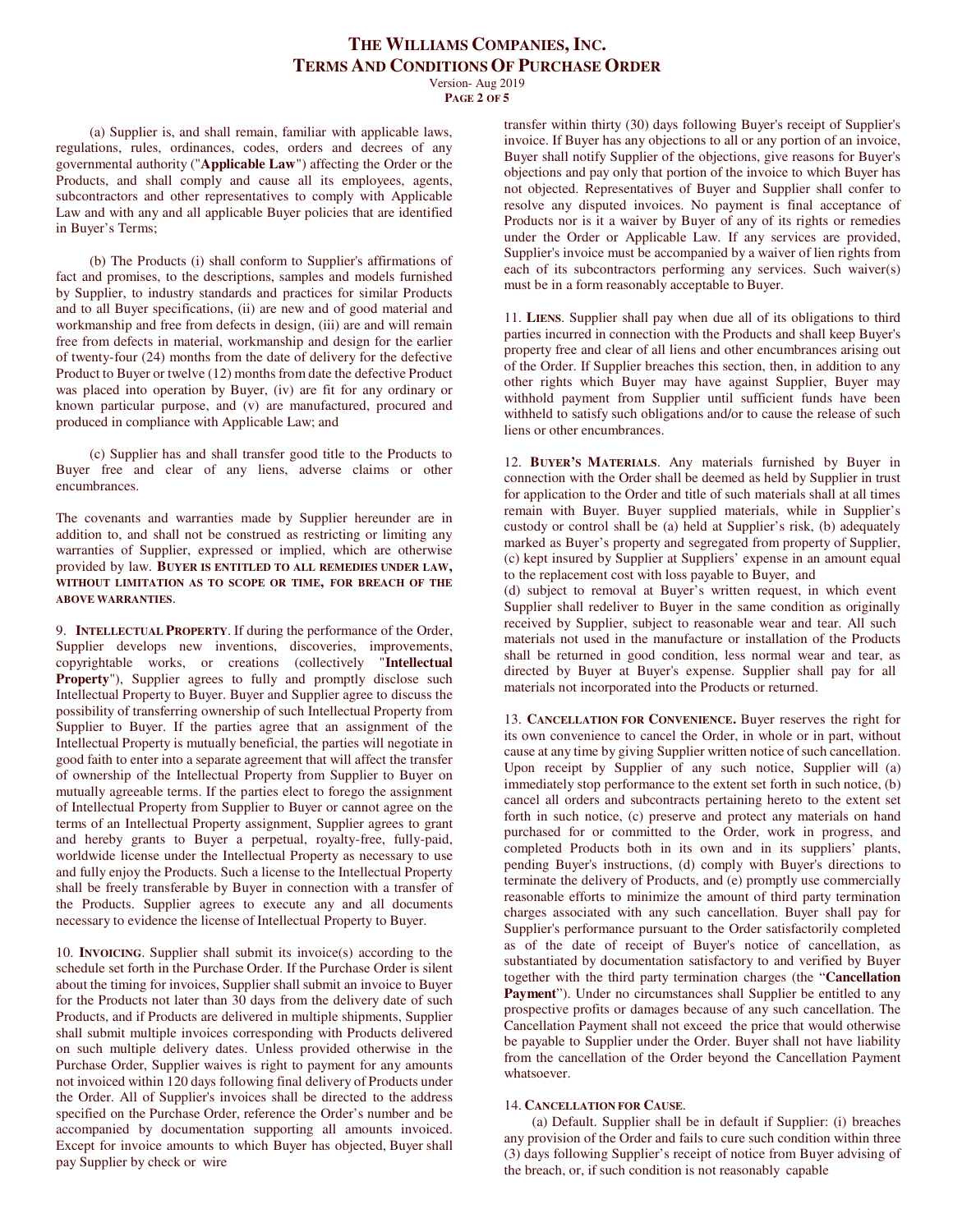Version- Aug 2019 **PAGE 3 OF 5**

of being cured within such time, fails to commence a cure during such three (3) day period and promptly and thereafter in a continuous fashion diligently pursue the cure; (ii) makes an assignment for the benefit of creditors or consents to or acquiesces in the appointment of a receiver, liquidator, fiscal agent, or trustee; or (iii) becomes insolvent or enters into a voluntary or involuntary bankruptcy or receivership (singularly and collectively, a "**Default**").

(b) Remedies. If Supplier is in Default, Buyer may, in its sole discretion, avail itself of any or all of the following remedies: (i) elect not to pay Supplier for any monies due for the purpose of set off against and to the extent of Buyer's damages caused by Supplier's Default, (ii) terminate or suspend Supplier's performance hereunder, in whole or in part, effective immediately upon Supplier's receipt of Buyer's notice thereof, or (iii) pursue and enforce any and all other rights or remedies of Buyer hereunder or available under Applicable Law.

(c) Wrongful Cancellation. If a court or arbitrator should determine that Buyer's alleged cancellation for cause was wrongful, then Buyer's cancellation shall be considered cancellation for convenience subject to Section 13.

15. **INDEMNITY**. In this Section 15, "Claims" means every claim, demand, cause of action, liability, loss or expense of any kind (including, without limitation, penalties, interest and actual court costs, expert fees, and attorney fees) for personal injury (including death), property damage and any other damage, loss or expense.

(a) Supplier shall, at its sole expense, indemnify, hold harmless and defend Buyer and its affiliates and their respective directors, officers, employees, representatives, and agents from and against all Claims to the extent arising from 1) Supplier's failure to comply with Supplier's obligations hereunder; or 2) acts or omissions of employees, subcontractors or agents of Supplier in the performance of the Order or at the premises owned or controlled by Buyer; or 3) defects in the Products.

(b) Supplier shall, at its sole expense, indemnify, hold harmless and defend Buyer and its affiliates and their respective directors, officers, employees, representatives, and agents from and against all Claims arising from or related in any way to alleged infringement of trademarks, copyrights, patent rights or of any kind of trade secret or other legally protected property right arising from the use, ownership or disposition of Products (other than materials provided by Buyer). If any such Products are held to constitute infringement or their use, ownership or disposition is enjoined, Supplier, shall secure the right for Buyer to continue to use such Products by suspension of the injunction, by procuring for Buyer a license or otherwise. If Supplier is unable within a reasonable time to secure such right for Buyer, Supplier shall at the option of Buyer and at Supplier's own expense either replace such Products with non- infringing Products, or modify them so that the Products become non- infringing, or remove the infringing Products and refund all sums paid therefor.

(c) Buyer shall, at its sole expense, indemnify, hold harmless and defend Supplier and its affiliates and their respective directors, officers, employees, representatives, and agents from and against all Claims to the extent arising from 1) Buyer's failure to comply with Buyer's obligations hereunder; or 2) acts or omissions of employees, subcontractors or agents of Buyer in the performance of the Order or at the premises owned or controlled by Supplier.

(d) The indemnifications set forth in this Section 15 shall survive acceptance of the Products by Buyer and payment therefor.

(a) As to Buyer, strikes, fires, accidents or other causes beyond the reasonable control of Buyer, which affect Buyer's ability to receive and use the Products, shall entitle Buyer to (i) suspend acceptance of delivery of all or any part of the Products, which suspension shall be effective upon Supplier's receipt of Buyer's notice thereof and without expense, penalty or cost to Buyer, and/or

(ii) cancel the Order as a result of such suspension causes, in which case, Section 13, Cancellation for Convenience, shall apply.

(b) As to Supplier, strikes, fires, accidents or other causes beyond the reasonable control of Supplier, which affect Supplier's ability to perform under the Order ("Supplier Force Majeure"), shall entitle Supplier to suspend its obligation to perform the Order to the extent affected. Supplier shall notify Buyer of the occurrence of any Supplier Force Majeure as soon as practicable, but not later than three

(3) days after Supplier first becomes aware of (i) the occurrence of the event or (ii) the likelihood of an occurrence of such event. If such Supplier Force Majeure is reasonably anticipated by Buyer to result or actually results in a suspension of longer than forty-five (45) days from the date of Supplier's notice to Buyer (or such shorter time as is material to any schedule set forth on the Purchase Order) Buyer shall have the right to cancel the Order effective immediately upon notice to Supplier. Any such cancellation shall be without expense, penalty or cost to Buyer with regard to any Products not delivered prior to the date of such cancellation. Unless and until Buyer exercises such right of cancellation, Supplier shall continuously and diligently use reasonable efforts to overcome as quickly as possible the effects of the Supplier Force Majeure. If the Order is not so cancelled, the date of delivery of Products will be extended by a period of time reasonably necessary to overcome the effect of such Supplier Force Majeure.

17. **CONFIDENTIALITY**. Supplier shall (a) not advertise or publish, in any manner, that Buyer has placed the Order, (b) maintain as confidential and proprietary all information provided by Buyer pursuant to the Order ("**Buyer's Information**") and not divulge or disclose any of Buyer's Information to third parties without the prior written consent of Buyer, (c) not use any of Buyer's Information to the detriment of Buyer or the benefit of third parties, and (d) return all of Buyer's Information to or as directed by Buyer upon termination or expiration of the Order or as otherwise requested by Buyer.

18. **AUDIT**. Buyer shall have the right to inspect and audit at all reasonable times Supplier's accounts and records pertaining to the Products and Supplier's performance under and compliance with the Order. Such right shall continue for a period of twenty-four (24) months following the delivery and acceptance of the Products by Buyer. Supplier shall obtain a similar right to permit Buyer to inspect and audit the accounts and records of any subcontractor. Supplier and its subcontractors are obligated to retain such accounts and records for at least twenty-four (24) months following the delivery and acceptance of the Products by Buyer.

19. **INSURANCE FOR SERVICES**. To the extent that the Order provides for the Supplier to perform services on Buyer's location or a third party's or public location other than or in addition to the delivery of goods, such as, but not limited to, Product installation at Buyer's destination, Supplier shall obtain and maintain throughout the term of the Order, at Supplier's sole expense and with insurance companies reasonably satisfactory to Buyer and authorized to do business in the jurisdiction in which the services are to be performed, insurance coverage of the types and limits described below. If Supplier hires a subcontractor to provide any or a portion of such services, then Supplier warrants that, as a part of the subcontract, subcontractor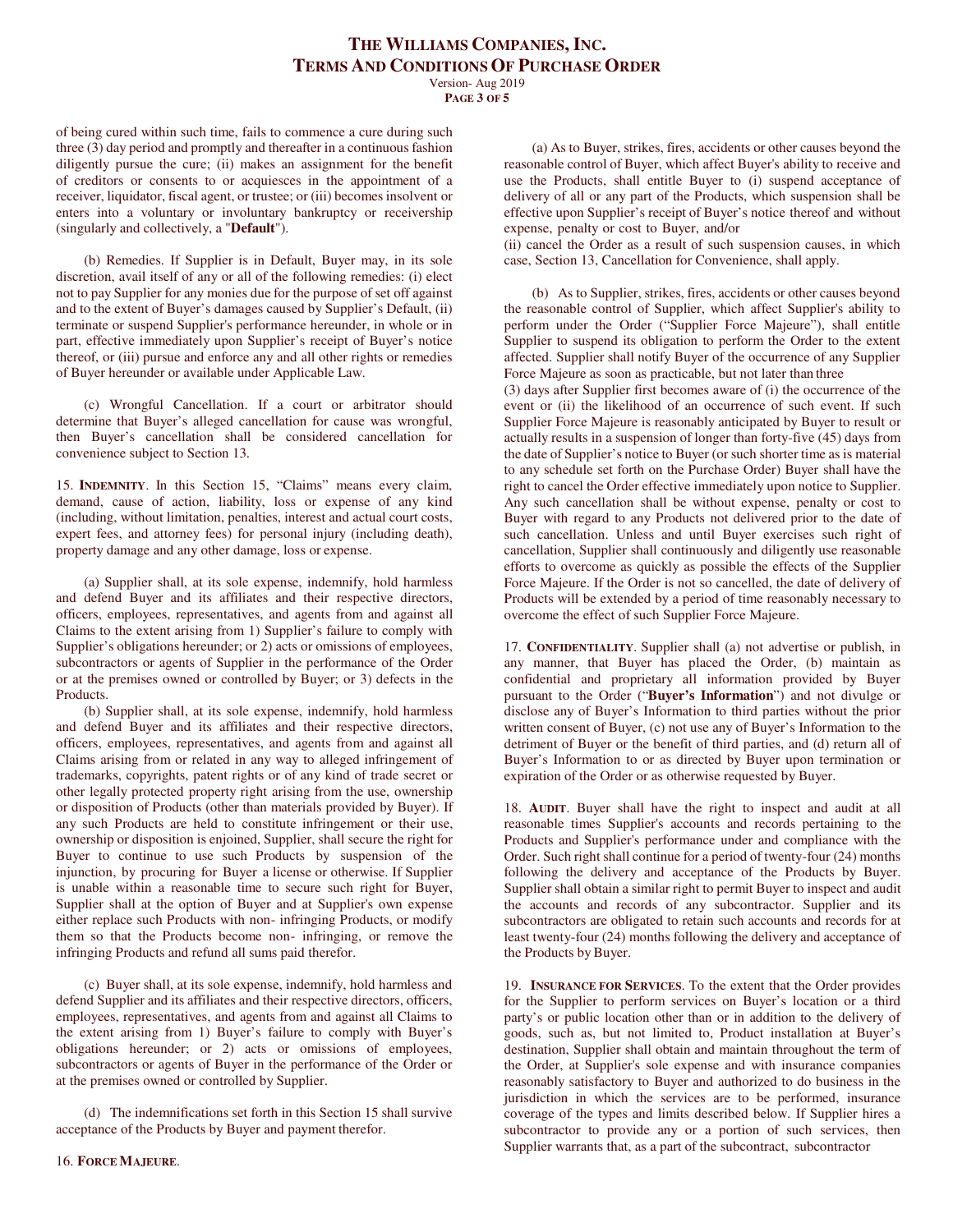Version- Aug 2019 **PAGE 4 OF 5**

shall obtain and maintain the same insurance coverage of the types and limits as required of Supplier and meeting all other requirements of this section applicable thereto. The limits set forth below are minimum limits and will not be construed to limit Supplier's liability. The required liability insurance can be met under a primary or an excess policy or any combination thereof. All costs and deductible amounts will be for the sole account of Supplier.

(a) Workers' Compensation insurance complying with the laws having jurisdiction over each employee, whether or not Supplier is required by such laws to maintain such insurance, and Employer's Liability with limits of \$500,000 each accident, \$500,000 disease each employee, and \$500,000 disease policy limit. If services to be rendered are in North Dakota, Ohio, Washington, Wyoming or West Virginia, Supplier will participate in the appropriate state fund(s) to cover all eligible employees and provide a stopgap endorsement.

(b) Commercial or Comprehensive General Liability insurance on an occurrence form with a combined single limit of \$1,000,000 each occurrence, and annual aggregates of \$1,000,000, for bodily injury and property damage, including coverage for premises- operations, blanket contractual liability, broad form property damage, personal injury liability, independent contractors, products/completed operations, sudden and accidental pollution and, if applicable, deletion of any explosion, collapse and underground exclusion.

(c) Automobile Liability insurance complying with any regulatory body having jurisdiction, or a combined single limit of \$1,000,000 each occurrence for bodily injury and property damage, whichever is the greater, but to include coverage for all vehicles used in performance of services related to the Order, whether owned, nonowned, or hired.

In each of the above described policies, the Supplier and its subcontractors agree to waive and will require their insurers to waive any rights of subrogation or recovery they may have against Buyer and its affiliated companies. Under the policies described in (b) and

(c) Above, Buyer and its affiliated companies will be named as additional insureds as respects services to be performed related to the Order. Any cost associated with naming these additional insureds will be for the sole account of the Supplier or its subcontractors as the case may be, but not Buyer. Such policies will be primary insurance with respect to Buyer and its affiliated companies, and any other insurance maintained by Buyer or its affiliated companies is excess and not contributory with this insurance. Non-renewal or cancellation of policies described above will be effective only after written notice is received by Buyer from the insurance company thirty (30) days in advance of any such non-renewal or cancellation. Prior to rendering any services related to the Order, the Supplier or its subcontractors as appropriate shall deliver to Buyer certificates of insurance evidencing the existence of the insurance required above. If the insurance policies described in this section are not obtained and maintained as provided, Buyer shall have the right to immediately terminate the Order, or to suspend delivery of the Products until such time as the obligations of this section are satisfied, without any liability to Supplier.

20. **SURVIVAL**. The indemnities, representations and warranties set forth in the Order shall survive the termination or expiration of the Order and continue in full force and effect.

21. **THIRD PARTY BENEFICIARIES**. Except as otherwise provided in the Order, nothing in the Order provides any legal rights to, or create any liability on the part of, anyone not executing the Order.

22. **SEVERABILITY**. If any provision of the Order is partially or completely unenforceable due to Applicable Law, then, at Buyer's option, either (i) such provision shall be deemed amended to the extent necessary to make it enforceable, if possible, and if not possible, shall be deemed deleted, or (ii) Buyer may cancel the Order pursuant to Section 13, Cancellation for Convenience. If any provision is so deleted, then the remaining provisions shall remain in full force and effect.

23. **WAIVER**. No delay or omission by Buyer exercising any right or remedy shall constitute a waiver of such right or remedy, or prejudice the right of Buyer to enforce such right or remedy at any subsequent time.

24. **ASSIGNMENT**. Neither the Order nor any part hereof nor any right, duty or obligation hereunder may be transferred, assigned, delegated or subcontracted by Supplier without Buyer's prior written consent. However, Buyer may assign, delegate or transfer any or all rights, duties or obligations under the Order. The Order shall be binding upon and inure to the benefit of the respective successors and permitted assigns of the parties hereto.

25. **RELATIONSHIP**. Supplier is an independent contractor and no past relationships or course of dealings between the parties shall affect its status as an independent contractor. All persons engaged by Supplier or Supplier's subcontractors in connection with the Order shall be deemed to be Supplier's agents or employees and not Buyer's agents or employees.

26. **GOVERNING LAW**. The rights and obligations arising under the Order shall be governed and construed in accordance with the laws of the state of the Delivery Point, without giving effect to choice of law principles thereof that would result in the application of the laws of another jurisdiction. To the fullest extent permitted by law, each party hereby irrevocably waives its right to any jury trial with respect to any dispute arising under, in connection with, or related to any Order

27. **DRUG-FREE WORKPLACE**. Supplier understands that Buyer maintains a workplace free of drug and alcohol as is required by law. Furthermore, Supplier covenants that Supplier has, and in regard to Supplier's agents, representatives, employees and subcontractors will implement and enforce, Supplier's own policies and procedures to ensure maintenance of drug and alcohol free workplaces at least in compliance with Applicable Law.

28. **USE OF FUNDS**. Supplier shall not use any funds received under the Order for any purpose prohibited by Applicable Law, including without limitation the Foreign Corrupt Practices Act. Supplier agrees not to pay any commission, fee or rebate to any employee of the Buyer, nor favor any employee of the Buyer with gifts or entertainment of significant cost or value.

29. **HEALTH SAFETY & THE ENVIRONMENT**. Supplier shall perform any service included within the Products in a safe and environmental conscientious manner taking all reasonable and necessary action, including but not limited to those required by Applicable Law, any Buyer site specific policies and prudent industry practices to protect persons, property and the environment. Supplier shall keep any services work site free from waste and unnecessary materials accumulations. Supplier shall provide Buyer with prior written notice of any hazardous materials proposed to be used in such services, and usage of such materials shall be subject to Buyer's consent, which may not be unreasonably withheld. Supplier shall not discharge or release hazardous material to the environment in the course of performing services. Supplier shall be solely responsible